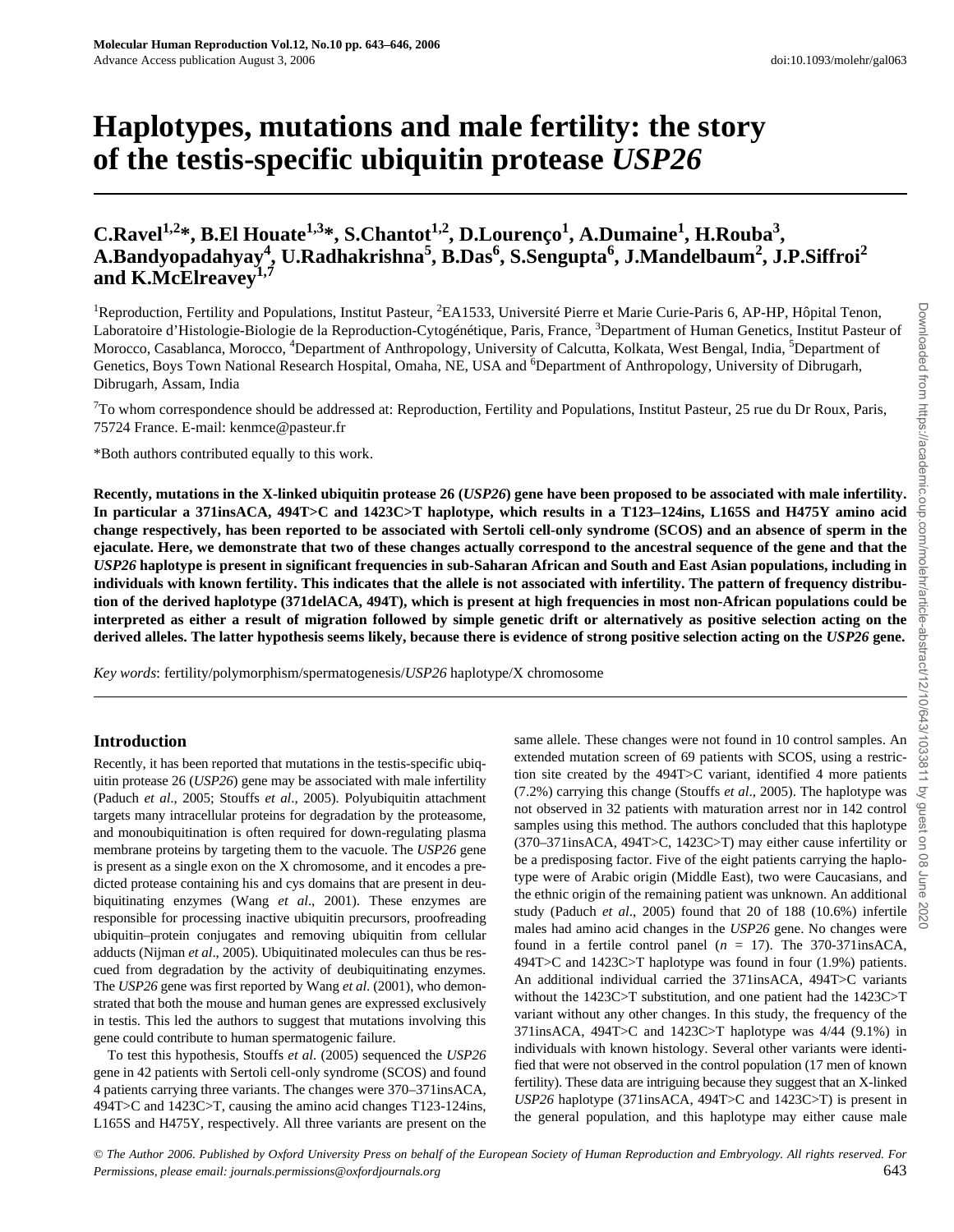infertility or it may be a major predisposing factor. Unfortunately in both studies, DNA from other family members was unavailable for study, and therefore segregation of the haplotype in the pedigrees is unknown.

We decided to further investigate the potential role of the 371insACA, 494T>C and 1423C>T haplotype in male infertility by the analysis of a large series of individuals of known fertility or infertility from carefully defined ethnic groups and from different geographic origins. Our data show that the 371insACA, 494T>C, 1423C>T haplotype is compatible with fertility. Furthermore, analysis of the chimpanzee sequence indicated that two of the changes that define the haplotype are present in primates and actually represent the ancestral state rather than a derived mutation. Population studies demonstrated significant frequencies of the *USP26* haplotype in sub-Saharan and South and East Asian populations. The haplotype is virtually absent in other populations tested. These data suggest that the derived allele may be under positive selective pressure.

# **Materials and methods**

#### *Study populations*

The initial study population of infertile individuals was of mixed ethnic background, and all sought infertility treatment at the Tenon Hospital in Paris. Written, informed consent was obtained for molecular investigations, and ethical approval was given by a local ethics committee in France. Each of these men was screened for Y chromosome microdeletions according to the European Academy of Andrology guidelines (Simoni *et al*., 2004). Samples were also screened for gr/gr deletions (Repping *et al*., 2003).

The study population of infertile men consisted of 99 individuals. They presented with either a complete absence of spermatozoa in the ejaculate (azoospermia;  $n = 40$ ), extreme oligozoospermia  $\lfloor \langle 1 \times 10^6 \text{ sperm/ml}, (n = 19) \rangle$ , of which 11 patients presented with oligoasthenospermia (OATS) and 2 individuals with cryptospermia], severe oligozoospermia  $[1-5 \times 10^6$  sperm/ml  $(n = 24)$ , of which 20 patients presented with OATS], moderate oligozoospermia  $[5-10 \times 10^6$  sperm/ml ( $n = 8$ ), of which 6 presented with OATS] or mild oligozoospermia  $[10-20 \times 10^6$  sperm/ml (*n* = 8), of which 7 presented with OATS).

The control cohort consisted of a large human biodiversity panel where, in some cases, the fertility status or sperm count of the individual was known. The control cohort consisted of the entire Human Genome Diversity Project, Centre d'Etudes du Polymorphisme Humain (HGDP-CEPH) panel, comprising 1064 [DNA samples from 52 worldwide populations \(http://www.cephb.fr/HGDP-](http://www.cephb.fr/HGDP-CEPH-Panel)CEPH-[Panel/\).](http://www.cephb.fr/HGDP-CEPH-Panel) In addition, samples were included from a Tibeto-Burman speaking group ( $n = 20$ ) and a Munda-speaking ( $n = 25$ ) group from central and eastern India, respectively. The fertility status of these individuals is unknown. The biodiversity panel was further extended to include male individuals with either known fertility or who were normospermic. This consisted of 56 Indians (father of at least two children), 108 Moroccans (father of at least two children) and 61 ethnic French males of known fertility (father of at least one child; 20 individuals were normospermic). The total control cohort consisted of 1334 individuals, of which the fertility status or sperm count was known for 225 individuals.

#### *Sequencing the USP26 gene*

DNA was extracted from peripheral blood lymphocytes using standard techniques. PCR amplification of the *USP26* coding sequences was performed using the following combination of four primer pairs: USP26F1 5′-AATC-CAAGGCAGATTGTTCA-3′, USP26R1 5′-TTCTTTGGGGAAGGTTGATG-3′, USP26F2 5′-CACAGCTGAACTTGCAAACA-3′, USP26R2 5′-TGCAT-GAAGATTCAC-3′, USP26F3 5′-ACACCAGTGGGTTTTCTTGC-3′, USP26R3 5′-ATTTTCGGGCACTGTTTGAA-3′, USP26F4 5′-TCAGTTCCACAAAGCT-GGAG-3′, USP26R4 5′-CCATGGAGGAAGTGGTATCG-3′.

The conditions for PCR were as follows: (i) USP26F1/R1, 95°C for 5 min followed by 35 cycles of 95°C for 1 min, 60°C for 1 min and 72°C for 45 s; (ii) USP26F2/R2, 95 $\degree$ C for 5 min followed by 35 cycles of 95 $\degree$ C for 1 min, 60°C for 55 s and 72°C for 35 s; (iii) USP26F3/R3, 95°C for 5 min followed by 35 cycles of 95°C for 1 min, 60°C for 40 s and 72°C for 30 s; and (iv) USP26F4/R4, 95°C for 5 min followed by 35 cycles of 95°C for 1 min, 60°C for 1 min and 72°C for 35 s. An elongation step of 72°C for 5 min followed each amplification.

DNA sequence analysis was performed using at least 200 ng of purified DNA, 20 ng of primer and fluorescently labelled Taq DyeDeoxy terminator reaction mix (Applied Biosystems, Foster City, CA, USA) according to the manufacturer's instructions. DNA sequence was determined using a 373 A automated DNA sequencer (Applied Biosystems). Restriction enzyme digestion of PCR products was performed using either the enzyme *Taq* I (New England Biolabs, Ipswich, MA, USA; amplicon USP26F2/R2) or *Fok* I (New England Biolabs; amplicon USP26F3/R3) according to the manufacturer's instructions. PCR products were visualized on a 2% agarose gel containing ethidium bromide. DNA samples from 2 chimpanzees (*Pan troglodytes*; a gift from luis Quintana-Murci, Institut Pasteur) were amplified and sequenced using the same conditions as described above.

#### **Results and discussion**

All patients were of mixed ethnic origin, but in each individual case the ethnicity of the individual was determined by a questionnaire. Initially, the study consisted of sequencing the entire *USP26* open-reading frame in a series of 30 patients with idiopathic infertility (20 azoospermic and 10 oligozoospermic). In all 30 cases, the open-reading frame was found to be identical to that of a normal male control. No polymorphic variants were observed. We therefore decided to extend this study to include a much larger group of patients. An extended screen for the 494T>C variant was performed on a panel of 99 patients using the restriction enzyme *Taq* I on the USP26F2/R2 amplicon in order to differentiate between a T or a C at position 494. By this technique, five individuals were identified who carried the 494T>C variant. This observation was confirmed by direct sequencing of the USP26F2/R2 amplicon in each of the five individuals (Figure 1A). The clinical details of these five cases are indicated in Table I.

We then investigated if these individuals also carried the two other changes associated with the 494T>C variant, namely the 371insACA and 1423C>T variants. All five individuals carried the 371insACA variant (Figure 1B), and digestion of amplicon USP26F3/R3 by the enzyme *Fok* I indicated that the 1423C>T variant was present in each case (data not shown). This was confirmed by direct sequencing of the PCR product (Figure 1C). Although four of these individuals were azoospermic, one of the individuals was observed to have oligozoospermia. Previous reports indicated that this haplotype is associated with SCOS, and no sperm have been observed in the ejaculate of men carrying this haplotype. One individual also had an *AZFc* deletion. Our observation either extends the phenotype associated with the haplotype or it could possibly indicate that the haplotype is actually a rare polymorphism. We noted that the five individuals carrying the haplotype were of West or North African origin, suggesting that the haplotype could be a polymorphism with limited geographical or ethnic distribution (Table I). To resolve this question, we performed two analyses. We determined the ancestral state of the variants by sequencing the orthologous gene in two chimpanzees (*P. troglodytes*). In parallel, we extended the genetic screen for the 494T>C variant to large biodiversity control panel which also consisted of individuals with known fertility or sperm count status. The results of the sequence of the chimpanzee DNA are shown in Figure 1D–F. These indicated that two of the 'mutated' variants, namely 494T>C and 370-371insACA, are actually the ancestral sequence. This was confirmed by BLAST analysis (data not shown).

A worldwide survey of 1334 DNA samples of defined ethnic/geographic origin indicated that the 494T (ancestral) variant is present at significant frequencies in sub-Saharan African populations (e.g. >20%) in pygmy populations; Table II, Figure 2), and it is present in modest frequencies in North African populations. The ancestral sequence is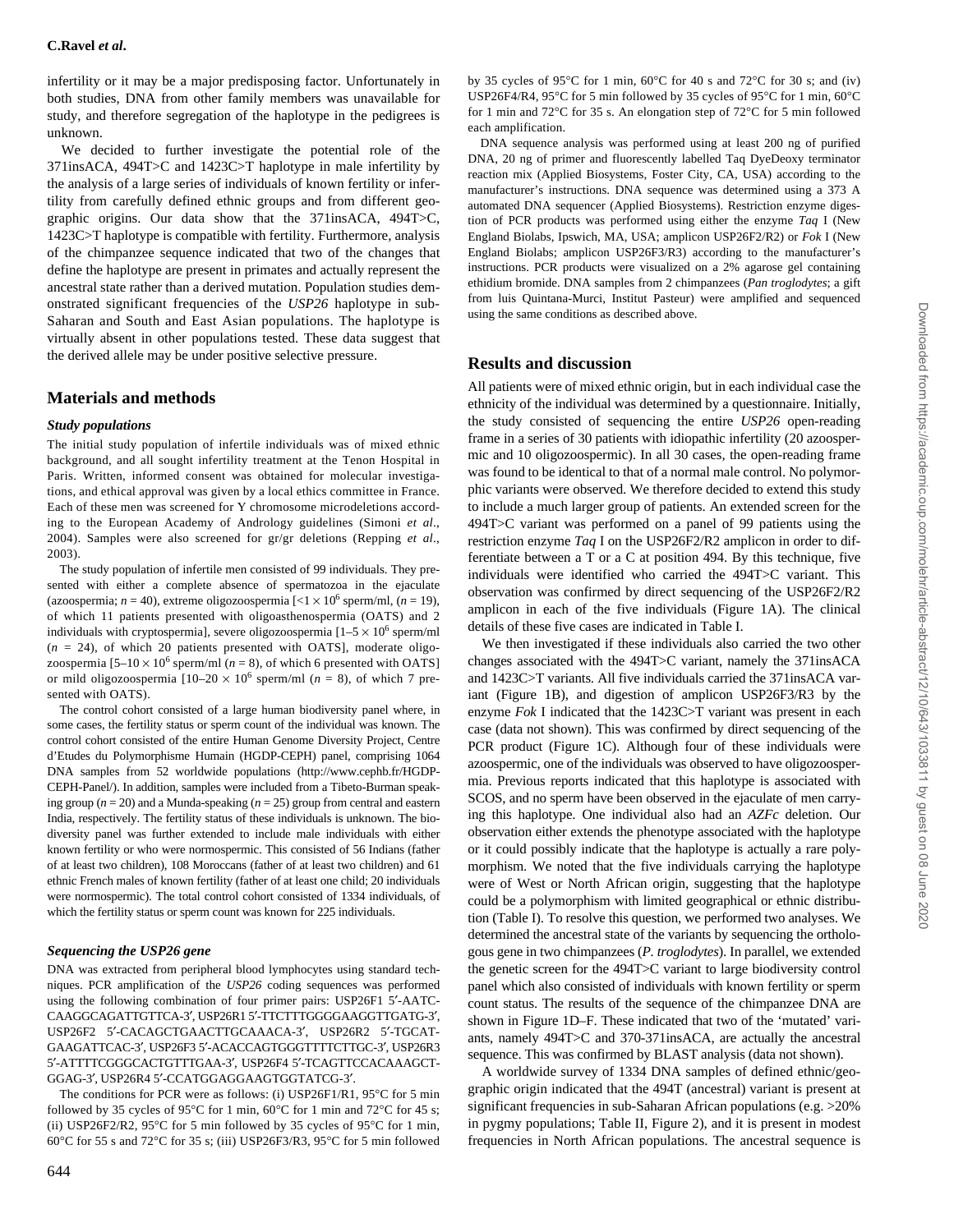

**Figure 1.** Worldwide distribution of 370-371insACA, 494T>C and 1423C>T *USP26* haplotype in healthy individuals. Each pie represents the population proportion of individuals carrying the haplotype (shown as the unshaded region). Populations numbered from 1 to 20 were analysed in this study and are described in detail in Table II.

**Table I.** Description of patients carrying the 371insACA, 494T>C and 1423C>T haplotype

| <b>Table II.</b> Populations studied for the presence of the 370-371 ins ACA, |
|-------------------------------------------------------------------------------|
| 494T>C and 1423C>T haplotype, here referred to as the ancestral allele        |

| Patient Phenotype                                                                                | Sperm count            | Geographic origin                                            |
|--------------------------------------------------------------------------------------------------|------------------------|--------------------------------------------------------------|
| Azoospermia, deleted AZFc<br>Azoospermia<br>Azoospermia<br>Severe oligozoospermia<br>Azoospermia | $0.08 \times 10^6$ /ml | North Africa<br>Congo<br>West Africa<br>West Africa<br>Benin |

also found in South and South-East Asian populations at significant frequencies. The frequency distribution data are consistent with a southern coastal out-of-Africa route that has been proposed for the origin of modern humans (Quintana-Murci *et al*., 1999). In each individual ( $n = 75$ ) who carried the 494T>C variant, we determined the status of the 370-371insACA and 1423C>T variants by restriction site digestion or by direct sequencing. In all cases, the insertion 370- 371insACA and the T variant at position 1423 were present. Of the 75 individuals carrying the 370-371insACA, 494T>C and 1423C>T haplotype, 9 were known to be fertile. These data suggest that the 370- 371insACA, 494T>C and 1423C>T haplotype is not associated with infertility, and indeed two of these variants are the ancestral sequence. In the paper by Paduch *et al*. (2005), individuals who carried variants of this haplotype were identified. On the basis of this, it is possible to reconstruct the series of events leading to this haplotype (Figure 3).

Although our data indicate that the 370-371insACA, 494T>C and 1423C>T haplotype is unlikely to be associated with infertility, one should note that most individuals of non-Saharan African origin actually have the derived sequence (371delACA, 494T). Both of these variants

| Population $(n)$                | Total<br>alleles <sup>§</sup> | Ancestral<br>allele $(\%)$ | Derived<br>allele $(\%)$ |
|---------------------------------|-------------------------------|----------------------------|--------------------------|
| Pygmies $(51)$                  | 56                            | 21.4                       | 78.6                     |
| Chinese (184)                   | 184                           | 9.2                        | 90.8                     |
| Japanese (31)                   | 39                            | 2.6                        | 97.4                     |
| Maghrebian $(138*)$             | 138                           | 3.6                        | 96.4                     |
| Siberian (25)                   | 32                            | 9.4                        | 90.6                     |
| Cambodian (11)                  | 16                            | 6.3                        | 93.7                     |
| Israelian (148)                 | 150                           | 2.00                       | 98.0                     |
| Pakistani (200)                 | 200                           | 10.00                      | 90.0                     |
| New Guinea (39)                 | 57                            | 7.00                       | 93.0                     |
| Kenyan (12)                     | 13                            | 7.7                        | 92.3                     |
| Senegalese + Nigerian $(49)$    | 69                            | 2.9                        | 97.1                     |
| Namibian + South African $(15)$ | 15                            | 13.3                       | 86.7                     |
| Indian $(101^{\dagger})$        | 101                           | 5.4                        | 94.6                     |
| French $(114^{\ddagger})$       | 139                           | 0.7                        | 99.3                     |
| Italian $(50)$                  | 69                            | $\Omega$                   | 100                      |
| Brazilian (45)                  | 69                            | $\mathbf{0}$               | 100                      |
| Colombian (13)                  | 21                            | $\mathbf{0}$               | 100                      |
| Mexican (50)                    | 83                            | $\Omega$                   | 100                      |
| Russian (42)                    | 61                            | $\mathbf{0}$               | 100                      |
| Orkney Islanders (16)           | 25                            | $\Omega$                   | 100                      |

\*This includes 108 individuals of known fertility, 5 of these individuals carried the 370-371insACA, 494T>C and 1423C>T haplotype.

† Fifty-six of the DNA samples were obtained from men who were the father of at least 2 children. Of these 56 samples, 3 carried the 370-371insACA, 494T>C and 1423C>T haplotype.

‡ One fertile (father of two children) individual carried the haplotype. § Some samples were from 46,XX individuals and hence carried two copies of *USP26*.